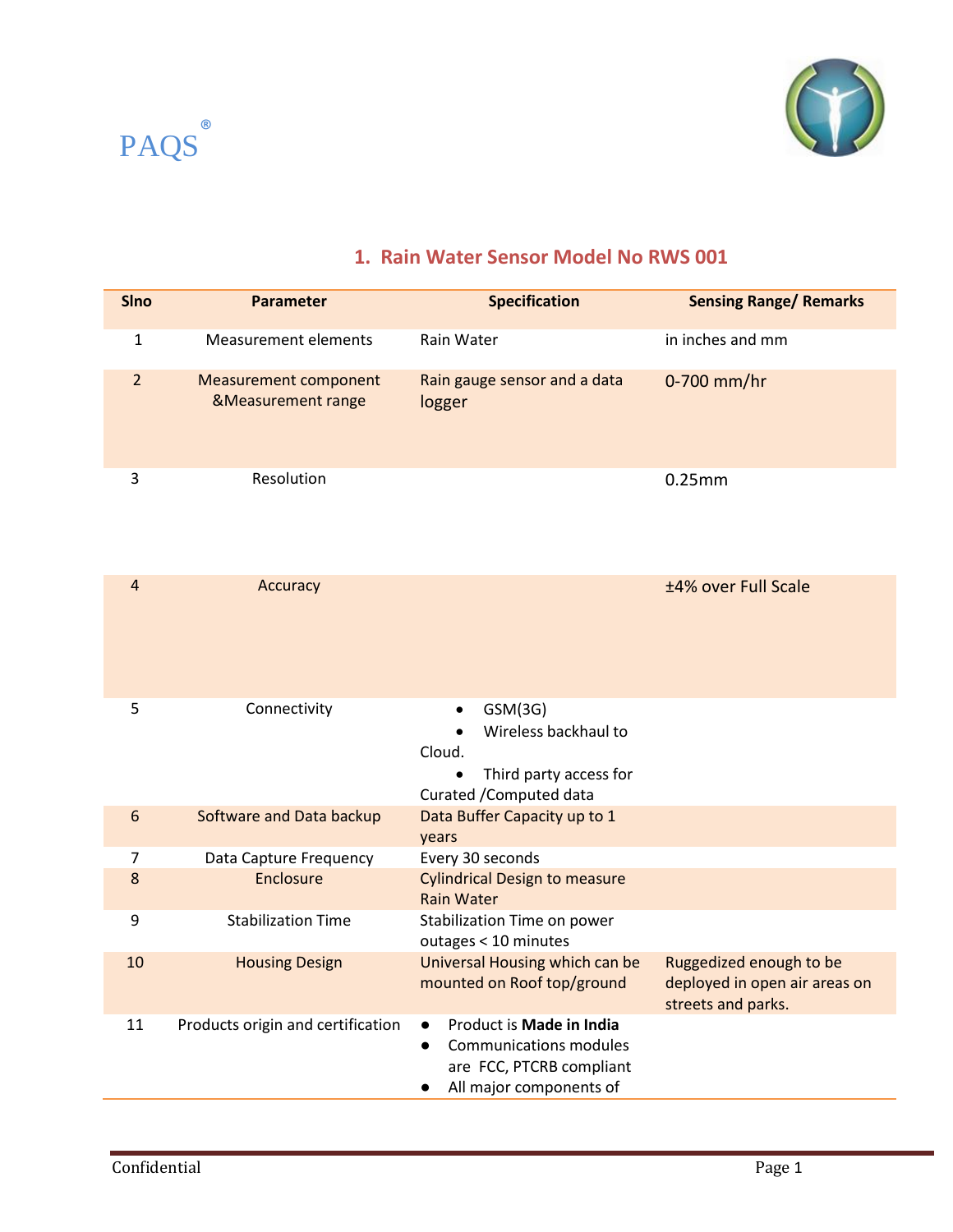



|    |                                  | sensors are CE certified                                                                                                                                                                                                                                                         |                                                                                                                                           |
|----|----------------------------------|----------------------------------------------------------------------------------------------------------------------------------------------------------------------------------------------------------------------------------------------------------------------------------|-------------------------------------------------------------------------------------------------------------------------------------------|
| 12 | <b>Operating Range</b>           |                                                                                                                                                                                                                                                                                  | $-10^{\circ}$ C to 70 $^{\circ}$ C                                                                                                        |
| 13 | Software Solution                | Solution to enable APIs for<br>mobile apps , Web services<br>Display<br><b>LED</b><br>boards<br>&<br>Variable Display Boards<br>APIs to provide<br><b>Status of Devices</b><br>$\cap$<br>Rain Water measured<br>$\Omega$                                                         |                                                                                                                                           |
| 14 | <b>Support System</b>            | Alerts for outages<br>Alerts for Device working on<br>$\bullet$<br><b>Battery/Mains</b><br><b>Alerts for Rain water</b><br>$\bullet$<br>crossing the breakpoint level<br>Remote configuration of<br>Sensor                                                                       |                                                                                                                                           |
| 15 | <b>Element Management System</b> | Device Listing & Details<br>$\bullet$<br>Device Availability<br>$\bullet$<br><b>Device Polling status</b><br>$\bullet$<br>Device Outage status<br><b>API Usage Report</b><br>Control on Email alerts for<br>device downtime<br>Weekly & Monthly trends<br><b>Historical data</b> |                                                                                                                                           |
| 16 | <b>Data Analytics</b>            | Analysis of Rain water data                                                                                                                                                                                                                                                      |                                                                                                                                           |
| 17 | <b>Data Collection</b>           |                                                                                                                                                                                                                                                                                  | Data from Sensors sent to<br>PAQS cloud located in India<br>and available as secure REST<br>APIs for IOT platforms/other<br>applications. |
| 18 | <b>Battery</b>                   | Li-Ion Battery Backup of 8 hours                                                                                                                                                                                                                                                 |                                                                                                                                           |